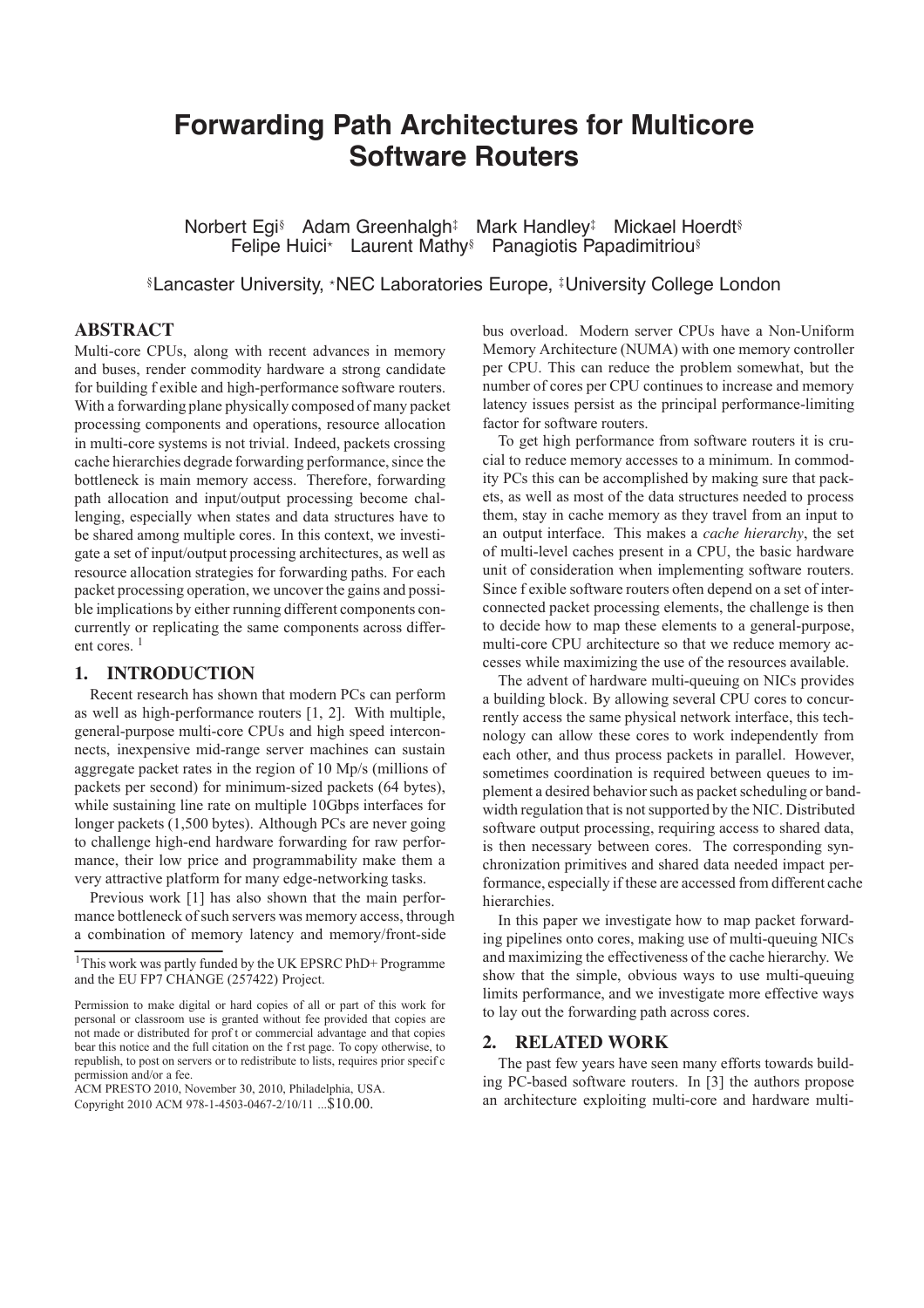queuing to some extent, but they do not support coordinated output processing nor do they investigate splitting or replication of forwarding path across cores, as we do.

Authors in [4] off oad output processing from the CPU to a NetFPGA network card. In particular, they enable network I/O fairness across virtual machines (VM) by applying independent, per-VM rate limiters in hardware. While rate-limiting is useful, networks cards are unlikely to support a wide range of advanced scheduling policies in hardware. Handling these in software requires synchronization mechanisms, and our work investigates the performance impact of doing such coordinated output processing.

RouteBricks [2] explores the scaling of software routers by enabling parallelism across multiple servers. This complements our work, since our approach can be used with RouteBricks to scale router capacity by adding more servers.

PacketShader [5] uses GPUs to improve the performance of a software router. GPUs are particularly good at performing computational and memory-intensive tasks. Consequently, workloads like IPSec (computationally-intensive) or running an Openf ow switch (memory-intensive for large numbers of Openf ow entries) are particularly suited to PacketShader, while tasks that ft in the CPU cache, such as IP forwarding, show small or negligible improvement compared to the CPU-only case. Further, GPUs have the additional cost of having to copy data to the GPU memory and back. In contrast, CPUs are good at handling conditional branches and more complex data structures, so we expect that implementing processing like that of an IDS would produce better results on a CPU than on a GPU. All in all, both our approach and the one in PacketShader lessen the memory access performance bottleneck, and we expect any high-performance, PC-based architecture to use a combination of these depending on the type of work load.

#### **PLATFORM 3.**

To measure performance we need to choose a software architecture and hardware platform. For hardware, we use an Intel Nehalem-based system. This is a typical modern multicore system, with two Nehalem CPUs (see f gure 1). These are 2.8GHz Xeon 5560, quad-core CPUs, with each core having 32KB L1 instruction and data caches and a 256KB L2 cache. In addition, each processor has an 8MB L3 cache shared among all of its cores. Comparable AMD Opteron systems have a very similar architecture, so our results should apply for most current x86 server-class machines.

Our system has two dual-port 10Gb/s Ethernet PCI-express cards (model 82598EB). These cards support hardware multiqueuing, effectively splitting the card into a set of interfaces (64 for receiving and 32 for transmitting). They also support Receiver Side Scaling (RSS), which uses a crude hash on packet reception to load-balance packet f ows across the set of available hardware queues. Although smarter cards are available (for example, some have programmable CAMs that can map specif c f ows to specif c queues), for the results in this paper the difference is not important.



Figure 1: System architecture with two Intel Nehalem four-core processors.

### Software Architecture

We use Click [6] in kernel-mode on a Linux 2.6.24.7 system, to perform packet processing, since it provides not only a f exible platform but also yields high performance [1].

Click configurations consist of a set of modules (known as elements) connected in a data-f ow style graph. Elements provide packet processing functions, for instance queuing or IP table look-ups. We call a *forwarding path* the set of Click elements that any packet traverses from input to output. Essentially a forwarding path consists of chains of pipelined elements, and these chains can be scheduled to run on different kernel threads on specific cores, giving the parallelism and core aff nity we need to evaluate performance constraints. Click provides a separate scheduler for each Click kernel thread, which schedules execution of the schedulable chains of elements assigned to the thread. We call such a schedulable chain of elements a *task*. A forwarding path is instantiated as a set of tasks interconnected by Click queues.

We assign a single Click kernel thread to each CPU core to avoid interference with the Linux scheduler scheduling the threads [7], and then assign the various Click tasks under consideration to these threads as needed. We use Click in polling mode, and all the experiments in this paper use 64 byte packets, as large packets tend to saturate the NICs and mask the differences between solutions.

An important question is whether we can claim generality from our results: would they apply if a different software architecture were used? Essentially this is asking whether the use of Click is artificially limiting performance, so that a different architecture would not suffer the same limitation.

We found one case where this was true, and address it in Section 5.3. In all other cases we show that the dominating effects are due to memory accesses, and this appears to be fundamental; any forwarding path architecture performing the same task will need similar memory accesses, so the question then becomes how to map packet processing functionality to cores, irrespective of what software architecture is used to perform this mapping.

#### **FORWARDING PATH ALLOCATION** 4.

Sharing packet forwarding between multiple CPU cores allows us to forward more packets or to increase the amount of processing done per packet. There are essentially two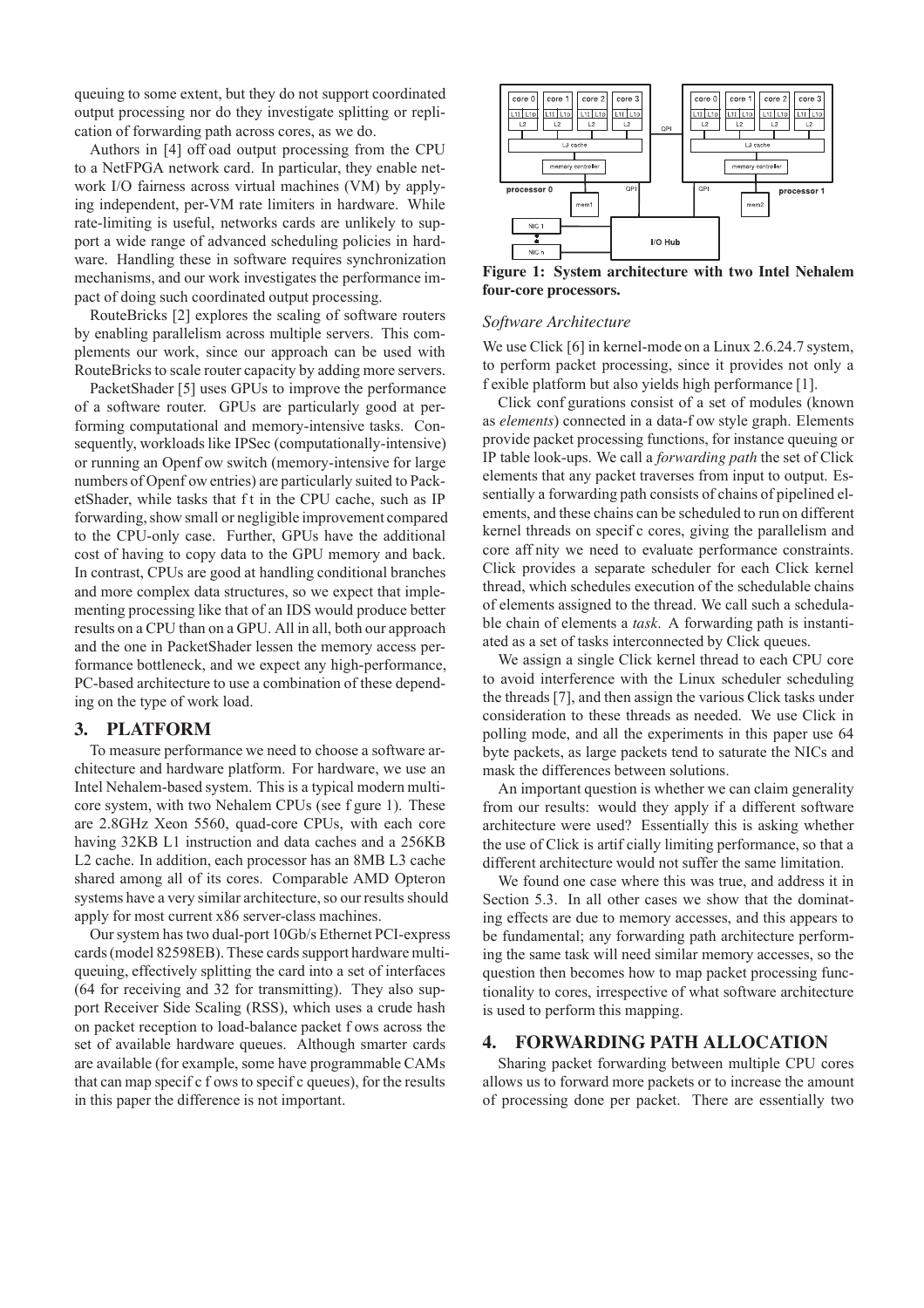

(c) Parallel forwarding paths, each run on one core.



ways to allocate forwarding functionality to cores:

- 1. Split the forwarding path into several tasks (connected by queues) each assigned to a different CPU core.
- 2. Split the traff c (using hardware multi-queues) between multiple parallel forwarding paths, each running on its own core.

To examine task distribution, we consider a computationintensive IPSec scenario. We instantiate the IPSec forwarding path on four CPU cores in different ways shown in Fig. 2<sup>2</sup>.

These three scenarios give throughputs of approximately 1.1, 0.9 and 1.6 Mpps respectively. Even for a CPU-intensive task, we can see that having a packet switch cores results in a significant performance penalty. Splitting the forwarding path horizontally is also very prone to a few cores becoming a bottleneck if the split cannot be uniformly distributed across the cores (E.g. Fig. 2b). Such a pipeline bottleneck causes the other cores of the pipeline to stall, wasting precious computing power. It is rarely easy to balance a single pipeline across several cores.

We get similar results with pure IP forwarding: having a packet switch cores should be avoided. For the rest of this paper we treat this as given, and examine the remaining issues to be addressed to get good performance while keeping a packet on a single core.

#### $\overline{5}$ . **INPUT PROCESSING**

The very f rst element of any Click forwarding path is responsible for fetching packets from a NIC and is called a PollDevice (PD).

Until recently, the input processing architecture was rather straightforward: there was a strict one-to-one association between an interface and a PD. However, with the advent

| int0             | <b>CORE0</b><br>FP <sub>0</sub><br>PD <sub>0</sub> |
|------------------|----------------------------------------------------|
| int              | CORE1<br>FP <sub>1</sub><br>PD <sub>1</sub>        |
| int <sub>2</sub> | CORE2<br>FP <sub>2</sub><br>PD <sub>2</sub>        |
| int3             | CORE3<br>FP <sub>3</sub><br>PD <sub>3</sub>        |

Figure 3: A simple software router strategy for input processing (four forwarding paths shown).

of hardware multi-queuing, new possibilities have emerged which we explore below.

#### **Simple Input Approach**  $5.1$

Figure 3 shows the original input architecture used by a default Click conf guration. On a multi-core system, to increase aggregate input bandwidth each interface can be "bound" to a specific core by assigning the corresponding PD to the Click thread with aff nity to that core. Without hardware multi-queuing, it is hard to use multiple cores in parallel to handle the input task for an interface because this would result in unacceptable packet re-ordering.

This simple approach has two consequences from a performance point-of-view. First, the maximum processing power that can be dedicated to processing an input in a software router is one core. Indeed, using a single core to fetch 64 byte packets from a 10 GbE interface we obtained 6.97Mpps. This is only 49% of the nominal bandwidth. Performing additional per-packet processing on the core beyond this fetch operation will reduce performance further.

A further downside of this approach arises when traff c load on different interfaces is unequal. In this common case some input tasks will be idling, polling empty queues and wasting cycles on the associated cores.

#### $5.2$ **A More Flexible Approach**

To resolve these issues, we use hardware multi-queuing on modern NICs. This splits an interface into multiple "subinterfaces", each consisting of a hardware queue mapped into the OS as its own device that can be "bound" to a CPU core. Combined with Receiver-Side Scaling (RSS) to load balance incoming f ows onto these queues within the NIC, this allows more f exible input processing allocation.

Using multi-queuing, we can recycle unused input processing power by automatically reassigning it to busier interfaces. To do so, we bind a set of interfaces to a set of cores as illustrated in Fig. 4. Each physical interface is split into as many hardware queues as there are cores bound to the set of interfaces. To poll these queues, each core runs one input task per sub-interface. Each core then fetches packets from all the interfaces in turn, simply "skipping" an empty queue. As RSS hashes on a per-f ow basis, the problem of packet reordering within f ows is eliminated.

We tested this scenario with small packets and "discarding" PDs, and measured a rate of 6.25Mpps per interface

<sup>&</sup>lt;sup>2</sup>These graphs have been simplif ed to ease the presentation by removing low-impact elements.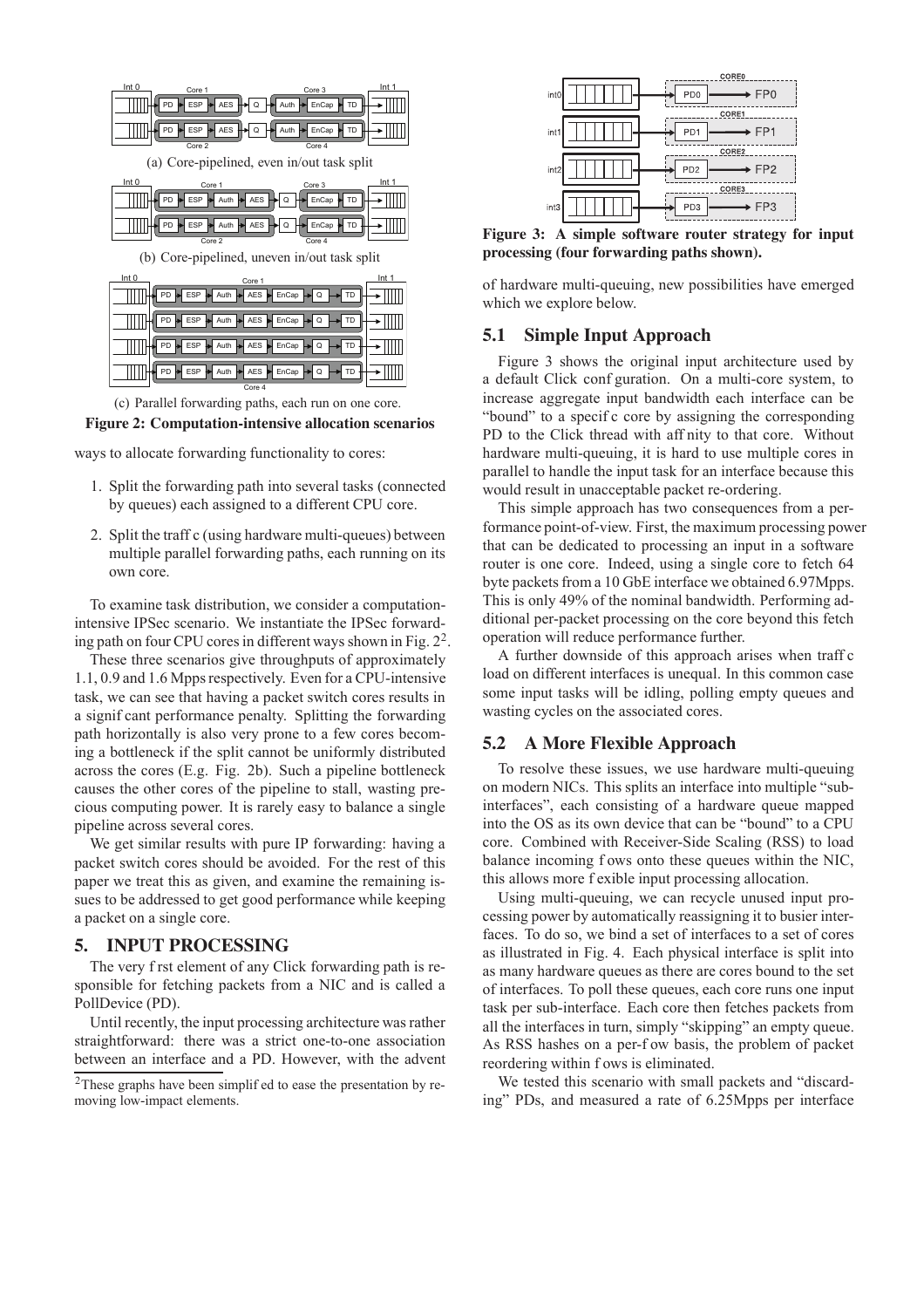

Figure 4: A strategy using hardware multi-queuing.

when all the interfaces were fully loaded using 4 cores and 4 NICs. This is actually a reduction in the per-core forwarding performance compared to the naive approach in section 5.1.

That there is no beneft is not surprising, as the aim of this approach is to allow automatic redirection of unused input processing cycles amongst a set of interfaces: because each core polls several interfaces it is less likely to run out of data to feed its forwarding paths. In the experiment above, there are no underloaded interfaces, hence no benef t. Indeed, we also observed that 3 cores could achieve a line rate of 10Gbps with 64 byte packets on a single interface using 3 hardware queues.

### **5.3 Reducing Context Switch Costs**

The input architecture above suffers from a subtle performance issue. Each core hosts several input tasks; when these get scheduled on an empty hardware queue, they not only waste CPU cycles while checking the queue, but they also incur a Click context switch in exchange for no useful work. This is not fundamental, but is purely related to the default Click model of mapping one poll device to each interface.



Figure 5: Replacing multiple PollDevices elements with a single MultiplePolldevice element.

To amortize the overhead of accessing ring buffers on the NIC, a Click PD reads a burst of packets, necessary for high performance. However, in the Fig. 4 conf guration, should any hardware queue have fewer packets than the allowed

burst, the corresponding PD is limited to the number of packets in that queue. This sharing reduces eff ciency, as the polling overhead is then "paid" for fewer packets.

To mitigate these effects, a number of hardware queues can be assigned to a single element (Fig. 5). This reduces the likelihood that an element will process no packets, since it has more queues to try to poll packets from. Where a polled queue has fewer packets than the burst limit, the element can then poll the next queue to make up the burst. Polling several queues in succession does incur several times the overhead related to accessing the hardware, but these are incurred within a single element context switch, thus reducing the overall cost. In practice, when fully loaded, the input queues build to a reasonable size anyway.



Figure 6: Improvement with four interfaces polled by each core

To quantify these effects, we implemented an extended PollDevice element that polls multiple hardware queues on different NICs within a single scheduling cycle. Figure 6 shows the increase in packet rate of the conf guration with the extended PD element polling 4 queues on 4 separate interfaces (1 queue per interface), as in Fig. 5, compared to the conf guration in Fig. 4. This approach performs between 20% and 30% better, depending on the batching value for this four interface scenario. With more interfaces we would expect to have an even bigger improvement, as both the reduction in schedulable elements and context-switches per packet would be reduced. Finally we can extract the performance the underlying hardware is capable of.

#### **OUTPUT PROCESSING** 6.

The schedulable element of a Click output task is called a ToDevice (TD). This is usually the last element of a forwarding path and its basic job is to transmit packets to an output interface. The performance of a multi-core router depends critically on how the cores divide up this task.

#### **Output Processing Architectures** 6.1

Before the era of hardware multi-queuing, there were two basic ways to do output processing. The simplest (Fig.  $7(a)$ ) uses one TD to handle an interface. Typically a round-robin scheduler multiplexes the various Click queues associated with the TD onto it. In a typical router, these queues will come from different incoming interfaces. While simple, this output architecture requires that packets often switch cores at least once to reach the TD, since the corresponding PDs may be assigned to different cores.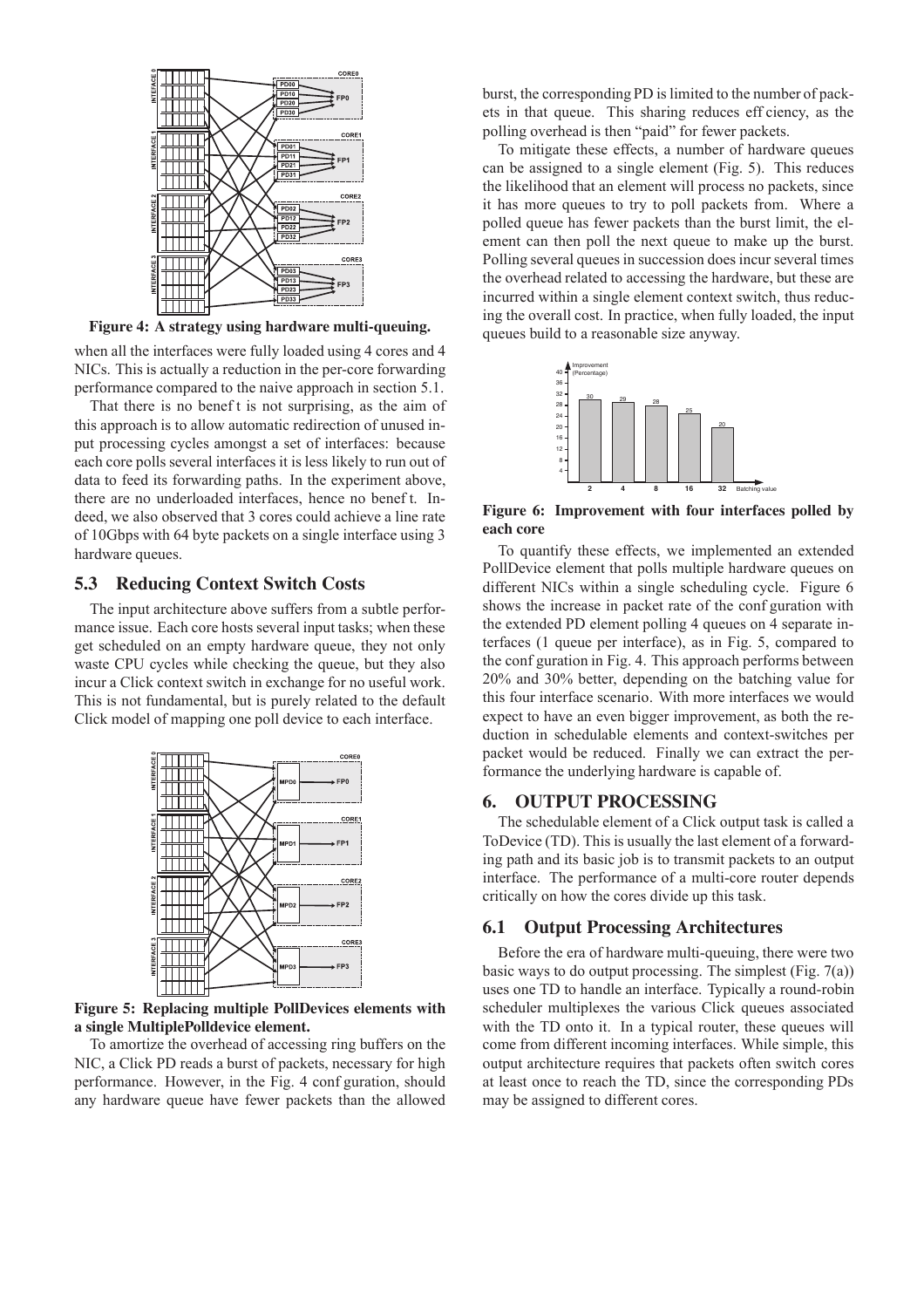

Figure 7: Uncoordinated output processing

Several TDs can also share an output interface, as shown in Fig. 7(b). This approach avoids the need for packets to switch cores, and also allows the processing power dedicated to an interface to be increased by allocating several cores to it. However, it also requires low level locking to coordinate access to the interface hardware from several elements.

Finally, with the advent of hardware multi-queuing, several cores can access one output interface without the need for software locking by binding each corresponding TD to one of the interface's multiple hardware output queues (Fig.  $7(c)$ ).

To compare these alternatives, we ran an experiment with increasing numbers of simple forwarding paths containing just an input task, an output task, and a Click queue connecting the two. For the scenario in Fig.  $7(a)$ , the single output task, shared by all FPs, is assigned to a core on CPU1. The input tasks are allocated to free cores, starting with those on CPU1. For the other two scenarios, the full simple FPs are allocated to single cores, again populating CPU1 f rst.

The aggregated throughput is shown in Fig. 8. Clearly a single TD per output port yields the worst performance. This is to be expected: since a single output task is servicing all FPs, the core handling the task cannot keep up and so this scenario is CPU-limited. When only one FP is used, however, we see that this configuration still performs slightly worse than the two others. This is caused by the packets switching cores, albeit through the shared L3 cache.

In the second scenario (Fig.  $7(b)$ ) aggregate performance decreases significantly when the f fth FP is added. This is because, up until that point, the lock used for synchronization was only accessed from CPU0, and thus its value stayed fresh in the L3 cache of that CPU. But with the addition of the f fth FP. FPs are now running on both CPUs, and this causes the cached value of the lock to be invalidated whenever a TD on the other CPU changes its value, forcing main memory accesses and slowing all FPs down.

From these results, it is clear that hardware multi-queuing affords vastly superior performance for output processing by enabling a true parallel output architecture. However, it should be noted that once a packet has been placed in a hardware queue on an interface, the card's hardware will transmit it on the link using the NIC's internal policy (e.g., simple round-robin across the hardware queues). Once the packet is in the interface buffer, it is out of the control of the software router. While this might be perfectly f ne sometimes, there are cases where a software router requires more advanced traff c control at the output; we study the implications of this in the next section.



Figure 8: Performance of basic output processing

#### $6.2$ **Coordinated Output Processing**

As we have seen, hardware multi-queuing is great at supporting FP parallelization. However, if the NIC does not support features such as traff c management (e.g., bandwidth regulation) or advanced scheduling policies (e.g., weighted fair queuing), these must be handled in software, requiring software synchronization mechanisms (e.g., locks) even when HW multi-queue is used (see Fig. 9).

To assess the impact of such extra mechanisms, we implemented an interface access control mechanism based on a simple token bucket element. The bucket has a depth equal



Figure 9: Coordinated output processing (1 TD per core)